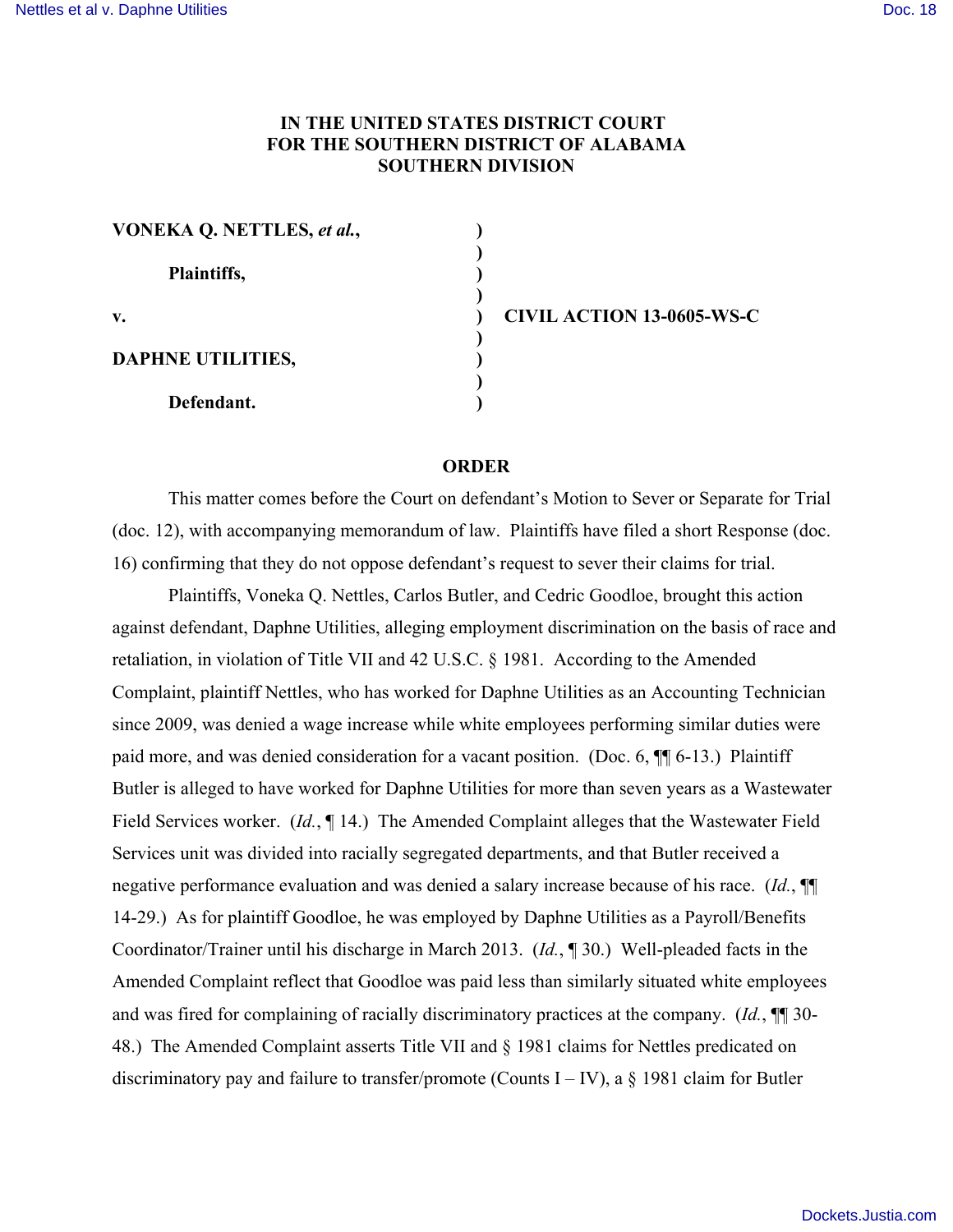based on his negative evaluation and denial of a raise (Count V), and  $\S$  1981 claims for Goodloe alleging denial of fair salary and retaliatory discharge (Counts VI – VII).

The claims of all three plaintiffs were presented jointly in a single Amended Complaint against Daphne Utilities. In its Motion to Sever or Separate for Trial, defendant requests that (i) the three plaintiffs' claims "be severed into three separate lawsuits pursuant to Fed.R.Civ.P. Rules 20 and 21," or (ii) alternatively, the three plaintiffs' claims "be severed for trial under Fed.R.Civ.P. Rule 42(b)." (Doc. 12,  $\P$ [2-3.) The distinction between these alternative pathways is not merely academic. After all, "[s]everance pursuant to Rule 21 essentially creates a separate case, the disposition of which is final and appealable. … Rule 42(b) does not create a new case, but bifurcates issues or claims within a single case for separate trials." *Graudins v. Retro Fitness, LLC*, 921 F. Supp.2d 456, 468 (E.D. Pa. 2013) (citations omitted).

"The determination of whether to grant a motion to sever is left to the discretion of the trial court." *Fisher v. Ciba Specialty Chemicals Corp.*, 245 F.R.D. 539, 541 (S.D. Ala. 2007); *see also Alexander v. Fulton County, Ga.*, 207 F.3d 1303, 1324, n.16 (11th Cir. 2000) ("The trial court likewise has discretion under Rule 20(b) to order separate trials to prevent delay or prejudice."); *Oram v. SoulCycle LLC*, --- F. Supp.2d ----, 2013 WL 5797346, \*2 (S.D.N.Y. Oct. 28, 2013) ("The trial court has broad discretion in determining whether to sever claims under Fed.R.Civ.P. Rule 21."). "[T]he factors considered in exercising that discretion include whether the claims arise from the same transaction or occurrence, whether they present some common question of law or fact, whether severance would facilitate settlement or judicial economy, and the relative prejudice to each side if the motion is granted or denied." *Fisher*, 245 F.R.D. at 541 (citations omitted); *see also Graudins*, 921 F. Supp.2d at 468 (in evaluating motion to sever, courts weigh "convenience of the parties, avoiding prejudice, and promoting expedition and economy") (citation omitted). "In considering whether to order separate trials of any claims or issues, the paramount consideration must remain a fair and impartial trial to all litigants through a balance of benefits and prejudice." *Fisher*, 245 F.R.D. at 541-42 (citation and internal quotation marks omitted); *see also Malibu Media, LLC v. John Does 1-14*, 287 F.R.D. 513, 522 (N.D. Ind. 2012) (in evaluating motion to sever, "a court should consider the convenience and fairness to parties," and its decision "should serve the ends of justice and facilitate the prompt and efficient disposition of the litigation") (citation omitted).

-2-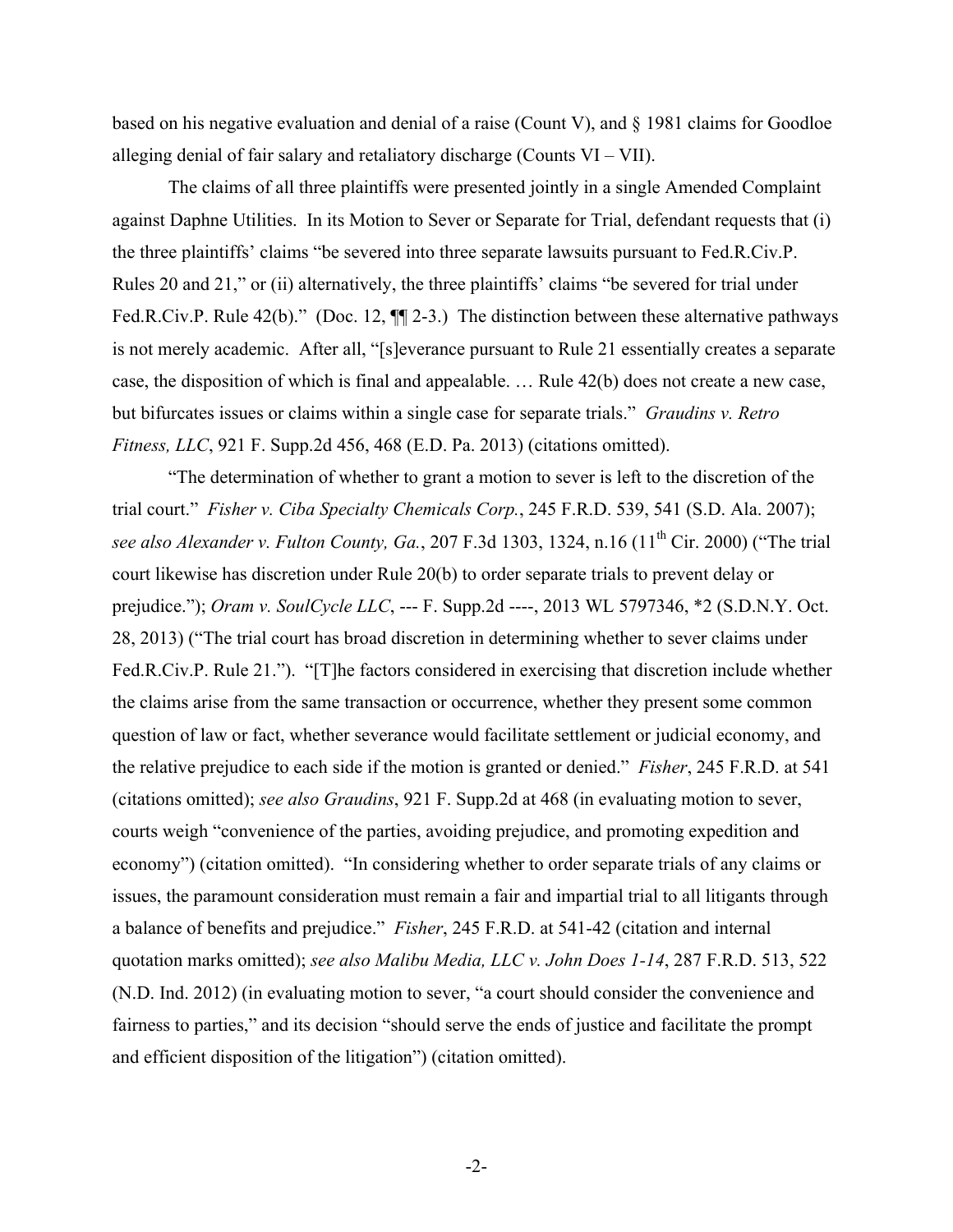In seeking to sever each plaintiff's claims into a separate lawsuit, Daphne Utilities argues that the three plaintiffs have been misjoined under the Federal Rules of Civil Procedure. To be sure, the rules provide that "[p]ersons may join in one action as plaintiffs if: (A) they assert any right to relief jointly, severally, or in the alternative with respect to or arising out of the same transaction, occurrence, or series of transactions or occurrences; and (B) any question of law or fact common to all plaintiffs will arise in the action." Rule 20(a)(1), Fed.R.Civ.P. But both subsections appear to be satisfied here. Plaintiffs all work or worked for the same employer, Daphne Utilities. They claim to have been subjected to racially discriminatory treatment with regard to compensation during the same period of time. The same management figures at Daphne Utilities were allegedly involved in the subject personnel decisions (doc. 16, at 1), and plaintiff Goodloe's complaints about the mistreatment of plaintiff Butler form part of the basis of his retaliation claim. (Doc. 6,  $\P$  42-43.) Plaintiffs bring the same or very similar claims largely under the same statute arising from the same or similar conduct by the same corporate defendant at the same time. Accordingly, the Court finds that plaintiffs were not misjoined under Rule 20(a). 1 Defendant's Motion to Sever pursuant to Rule 21 is therefore **denied**.

More generally, fracturing this case into three separate lawsuits would be inefficient, and would not advance the objectives of convenience, judicial economy, expediting resolution of disputes and eliminating unnecessary litigation. *See, e.g., Bollea v. Clem*, 937 F. Supp.2d 1344, 1351 (M.D. Fla. 2013) ("Joinder rules … are construed generously towards entertaining the broadest possible scope of action consistent with fairness of the parties.") (citation and internal quotation marks omitted); *Blount v. U.S. Security Associates*, 930 F. Supp.2d 191, 193 (D.D.C.

 <sup>1</sup> *See, e.g., Alexander*, 207 F.3d at 1323 (for purposes of Rule 20(a), "'[t]ransaction' is a word of flexible meaning. It may comprehend a series of many occurrences, depending not so much upon the immediateness of their connection as upon their logical relationship.") (citation omitted); *Spaeth v. Michigan State University College of Law*, 845 F. Supp.2d 48, 54 (D.D.C. 2012) ("when determining whether employment discrimination claims raise common questions of law or fact for purposes of permissive joinder, courts often consider the circumstances surrounding the [] claims, including the people involved, the location, the time frame, and the defendant's pattern of behavior") (citations and internal quotation marks omitted); *Disparte v. Corporate Executive Bd.*, 223 F.R.D. 7, 11 (D.D.C. 2004) ("where multiple plaintiffs bring suit for employment discrimination alleging a pattern of discriminatory behavior a broad variation of circumstances relating to the merits of individual performance of each of the plaintiffs will not nullify a common question of fact") (citations and internal quotation marks omitted).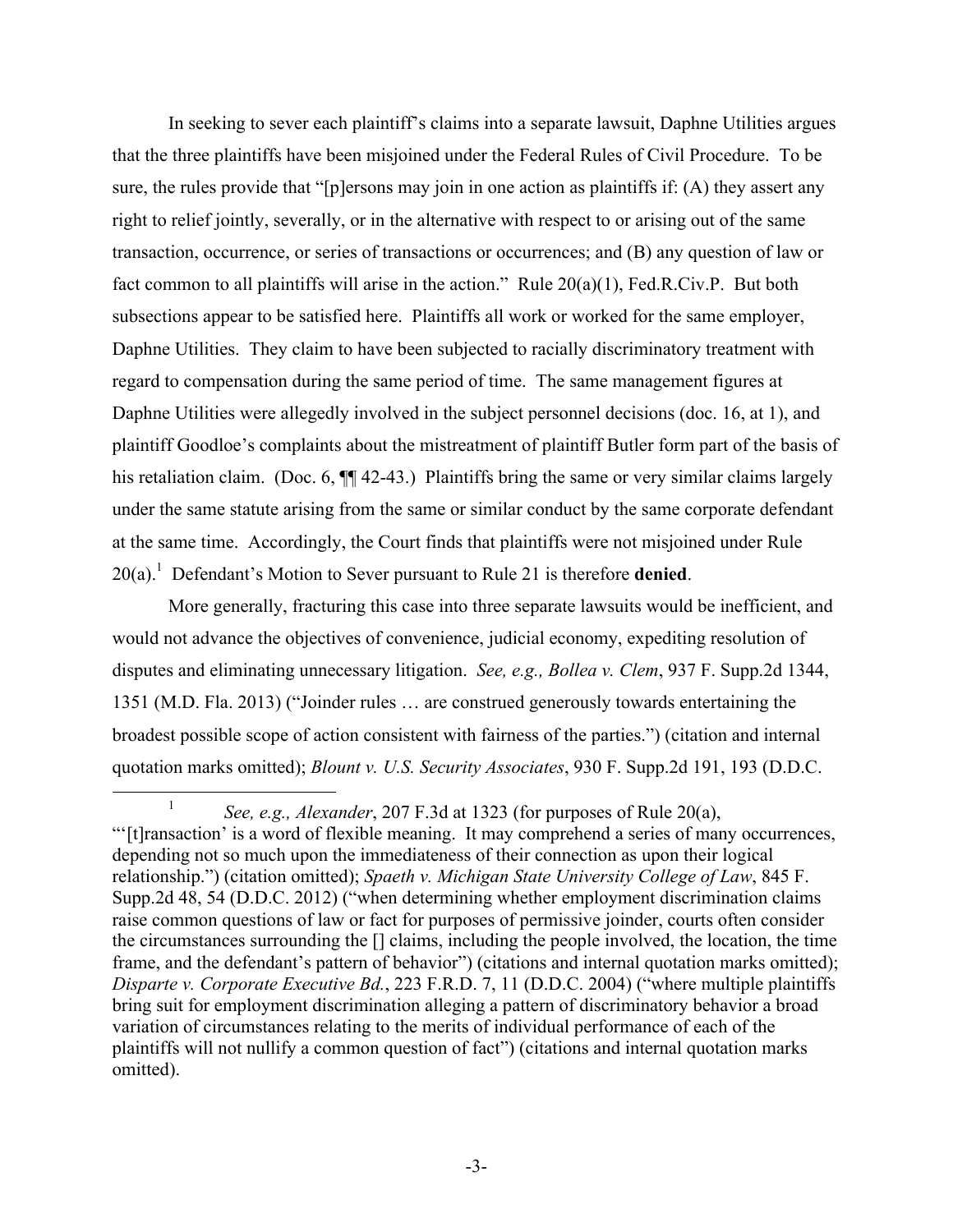2013) ("the requirements for permissive joinder are to be liberally construed in the interest of convenience and judicial economy") (citation and internal quotation marks omitted); *First Time Videos, LLC v. Does 1-500*, 276 F.R.D. 241, 252 (N.D. Ill. 2011) (observing that Rule 20(a) test is "flexible" and that "courts are encouraged to seek the broadest possible scope of action consistent with fairness to the parties") (citation and internal quotation marks omitted). Multiplying this singular lawsuit into three would not serve any constructive purpose and would not protect Daphne Utilities from prejudice to any greater extent than the more moderate option of bifurcation under Rule 42(b), as discussed *infra*. By contrast, it would likely require overlapping discovery in triplicate and similar motion practice to be conducted by the same lawyers thrice. The Court exercises its discretion not to sever this action pursuant to Rule 21, Fed.R.Civ.P.<sup>2</sup> Rather, all three plaintiffs' claims will remain joined in this action.

In the alternative, Daphne Utilities requests separate trials for each plaintiff pursuant to Rule 42(b). That rule provides that "[f]or convenience, to avoid prejudice, or to expedite and economize, the court may order a separate trial of one or more separate issues [or] claims." Rule 42(b), Fed.R.Civ.P. "Among the pertinent considerations are the degree of difference between the issues to be tried separately, the overlap or lack thereof in the proof, and any prejudice to either side." *Chevron Corp. v. Donzinger*, 800 F. Supp.2d 484, 491 (S.D.N.Y. 2011); *see also Sterling Const. Management, LLC v. Steadfast Ins. Co.*, 280 F.R.D. 576 (D. Colo. 2011) (in Rule 42(b) context, "[a] paramount consideration at all times in the administration of justice is a fair and impartial trial to all litigants") (citation omitted). As noted, plaintiffs do not object to the birfurcation of their claims for trial. Additionally, Daphne Utilities has made a persuasive

<sup>&</sup>lt;sup>2</sup> Splintering this case into three at this juncture would be inefficient and inadvisable for another reason, as well. This action is already four and a half months old. Responsive pleadings have been filed, the parties have conducted their Rule 26(f) planning meeting and submitted the accompanying report, and Magistrate Judge Cassady has entered a Rule 16(b) Scheduling Order (doc. 15) that provides for unified discovery proceedings based on the parties' agreed discovery plan. In other words, this case is already well on its way in its present configuration. The parties agreed on – and Judge Cassady implemented – a discovery plan that would allow discovery relating to all three plaintiffs' claims contemporaneously in the same litigation. To unravel that work now and create three separate lawsuits with three separate Scheduling Orders and discovery plans would be enormously inefficient, and would multiply and delay these proceedings unnecessarily, all at a substantial burden to litigant and judicial resources alike.